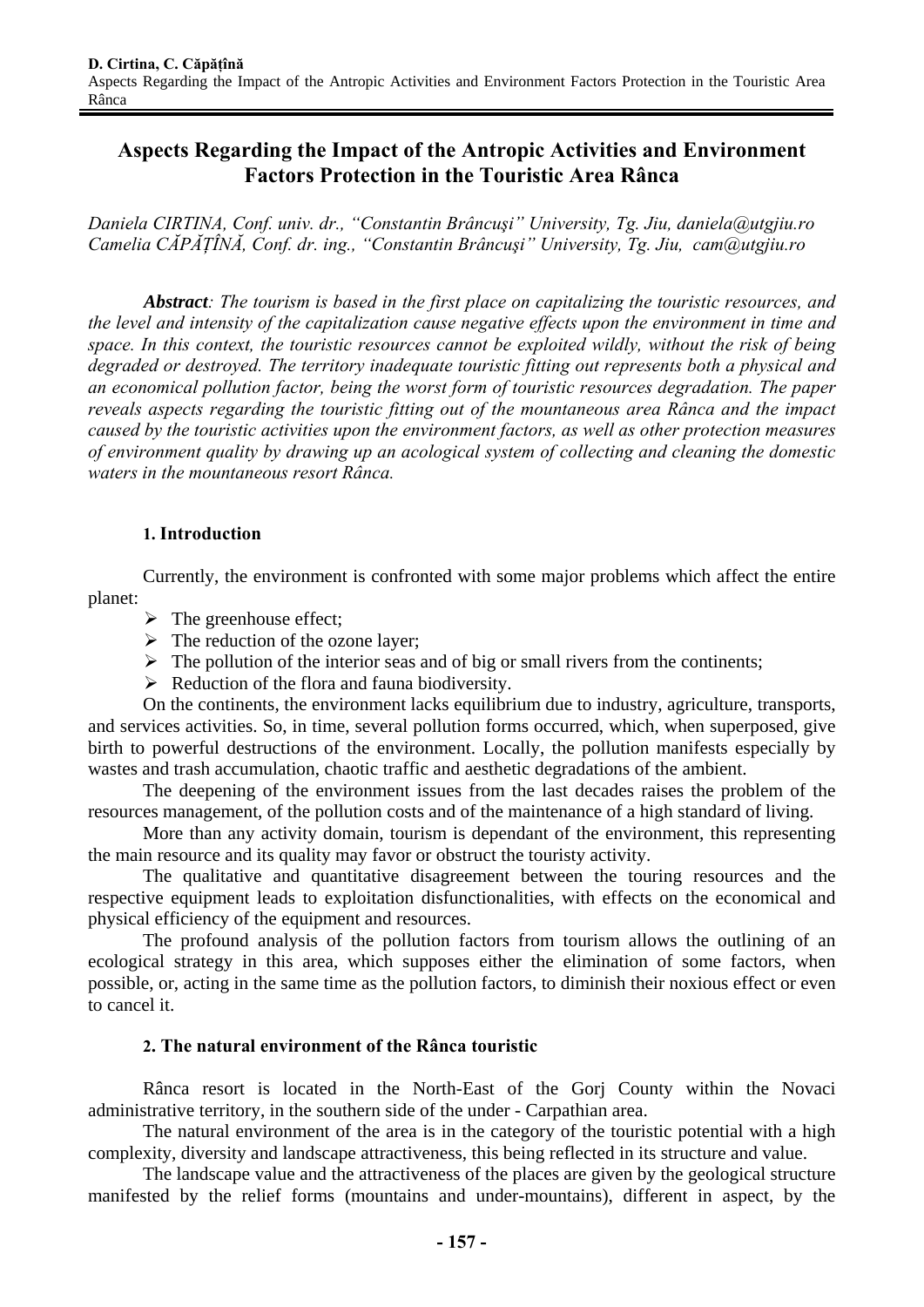hydrographic network (narrow valleys, abrupt versants) and by the forests occupying almost the entire surface. The representative attraction points for the analyzed touristic area are:

- *spectacular relief forms,* specific to the mountain area, highly attractive because of the landscape, represented by high peaks, crests, glacial relief elements;
- *the course of the Gilort creek*, with many spectacular courses;
- *the skiing area* the base for the development of winter sports associated with a special climatic potential, highly valorous for a future mountain resort;
- *climate elements* favorable for winter sports (thickness of the snow layer and its duration – depending on the altitude), for mountain camping and of other tourism forms, that could be practiced in every season;





 • the climate potential is characterized by a mountain and under-mountain climate, with fresh air, strongly ionized, lacking dust and allergens and a sedative bio-climate, recommended for rest, recreation and getting into a good shape.

Due to its natural location, the future development of this area will have to be based on agrotourism, mountain tourism and non-polluting industries.

#### **3. The current situation of the Rânca touristic area**

In the Rânca touristic area many building were drawn up during the past years, but the realized structures are not in agreement with the requests of a modern, European resort, they were not projected according to an Area Urbanism Plan, they do not respect the regulations regarding the occupation degree of the field, they do not have the necessary utilities (canalization, water cleaning station, domestic wastes transfer point), which led to serious effects on the environment.

Currently, the buildings are mostly private holiday houses on chartered fields. This aspect constitutes a disfunctionality, since there is no development strategy and valuable lands are occupied with individual buildings with a doubtful architecture. This led to the occurrence of a functional discontinuum, a fragmentation of what could have been a logical structure of organization and distribution in space and time. Under the aspect of the adopted architecture, almost 10% of the constructions respect the specific requests of volumetry, coverage, used materials, orientation.

The services offered to the population, including the tourists, are unsatisfactory as compared to the current requests and to the neighboring countries, members of the EU, possible rivals in the touristic area. A critical quick analysis of the situation in the services reveals the following aspects:

- canalization network and water cleaning station do not exist, this influencing in a negative way the quality of the environment;
- there is no trash dump/regular wastes transfer point complying with the current requests of the environment legislation;
- the electrical energy and telephony services are satisfactory;
- lodging and recreation touristic structures little diversified and very few;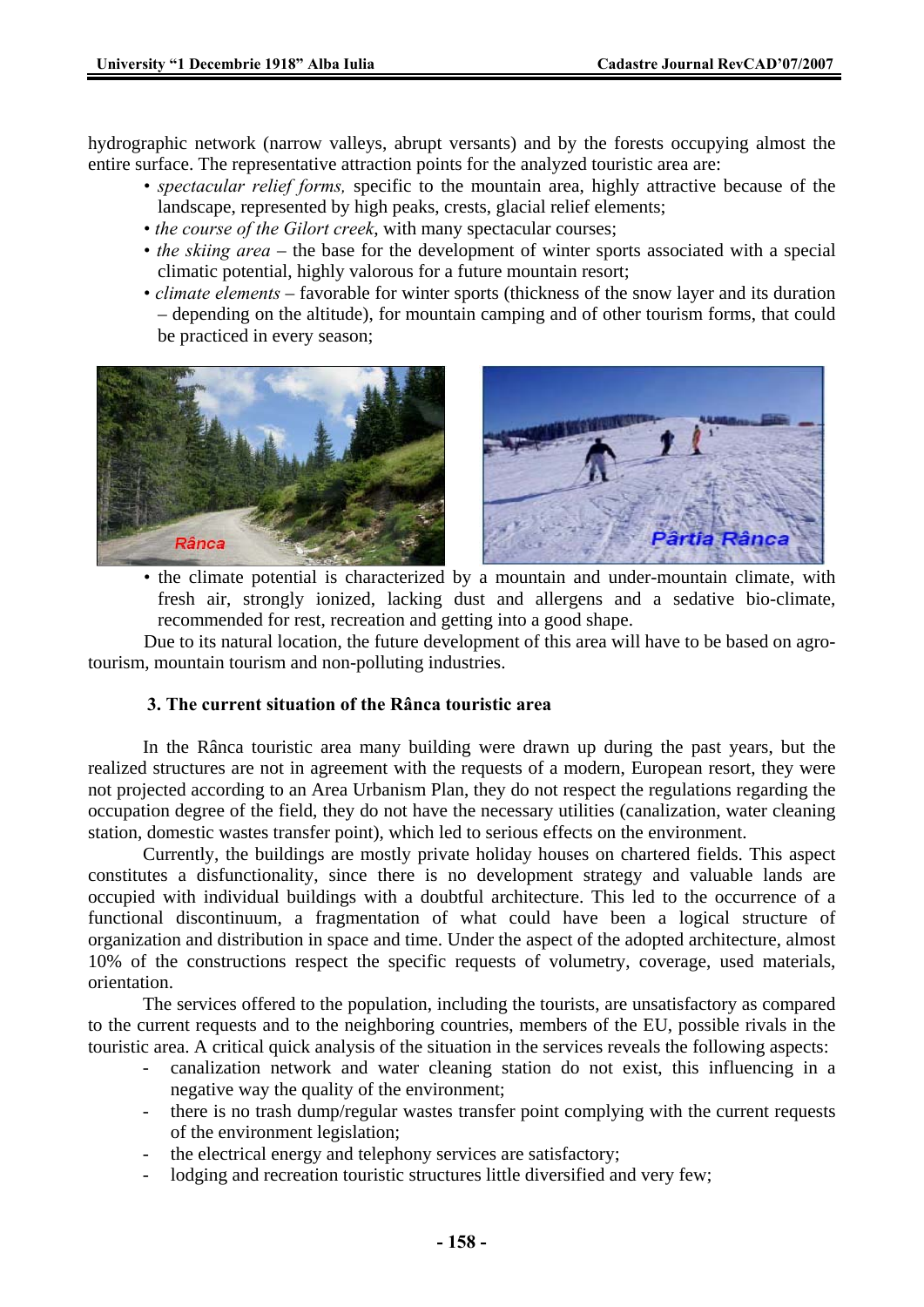- touristic services are weakly represented, little diversified and not at compatible standards with the status of a EU member that Romania has right now, in the conditions of a strong competition on the touristic market created by the neighboring countries.

The current situation of the canalization and waste water cleaning systems in the Rânca touristic area is unsatisfactory. The canalization system is a separate sewer system. The rain water is collected with ditches an road marginal channels and slopped into the natural water emissaries from the area. There is no canalization network for the domestic waste waters and no cleaning station for the waste waters. The slopping of the domestic waste waters is not controlled; 95% of the hotels, chalets, vacation houses from Rânca area are slopping waste waters by pipes into the rivers and creeks from the area, the rest of the having scooping septic tanks, but the slopping of their content is done by the natural emissaries from the area, without any cleaning step, deteriorating the quality of the waters and of the environment.

Taking into consideration the need/obligation to respect the community acquis regarding environment quality, the realization of an ecological system for the collection and cleaning of domestic waste waters from the Rânca touristic area is a must.

The system proposed for the diminishing of the impact produced by the domestic waste waters consists of a canalization network of Rânca resort by building new collectors with the total length of 13580 m, with  $Dn = 250 - 300$  mm, structured on four collection and cleaning sub-systems which will serve three development areas inside the locality and which function independently. The chosen solution for the realization of the canalization and waste waters cleaning system from the area will allow the three areas to function independently with the possibility of extension for each one, in the following years within the Rânca resort, like the mountain micro-resorts with their own infrastructure managed by one services supplier.

Referring to the cleaning stations proposed for the Rânca resort, those were projected taking into consideration the characteristic flows for the station dimensioning, calculated for a population equivalent to almost 4000 PE in agreement with the actual and perspective development of the area.

Several solutions for cleaning the domestic waste waters were analyzed and compared from a technical and economical point of view, and the economic-ecological criterion was the decisive one. The system proposed for the cleaning of the domestic waste waters of the Rânca resort is based on the biodegradation and sedimentation technology with Aerated Mobile Support (AMS) which is unique due to the compactness and performances reported to the volumetric efficiency. These technologies are build-in prefabricated units, modular tanks mounted together with a standard support of a variable length fit for aerial or road transportation. By this system it is usually aimed at retaining the suspension matters (SM) and at eliminating the organic substances (CBO5), as well as of nitrogen and phosphorus compounds. The characteristics of the waste waters and the cleaning degree realized by applying this technology are presented in Table 1, Table 2 respectively.

| Twore It The chan acter tones of the waste waters from Italical and call |                    |             |      |  |
|--------------------------------------------------------------------------|--------------------|-------------|------|--|
| The characteristics of the waste waters                                  |                    |             | U.M. |  |
| Oxygen biochemical consumption                                           | CBO <sub>5</sub>   | 300         | mg/l |  |
| Oxygen chemical consumption                                              | CCO <sub>Cr</sub>  | 500         | mg/l |  |
| Solid suspension matters                                                 | <b>MS</b>          | 350         | mg/1 |  |
| Ammoniac nitrogen                                                        | $NH_4-N$           | 30          | mg/l |  |
| Phosphorus total                                                         | $P_{\text{Total}}$ |             | mg/l |  |
| pН                                                                       |                    | $6,5 - 8,5$ |      |  |

*Table 1. The characteristics of the waste waters from Rânca area.* 

The chose technology allows the self-defense during high fluctuations of charging, flow-rate or temperature (very low temperatures  $-35^{\circ}$ C) and is characterized by the development and fixation of a huge bacteria population on a plastic material support intensively aerated. The plastic material